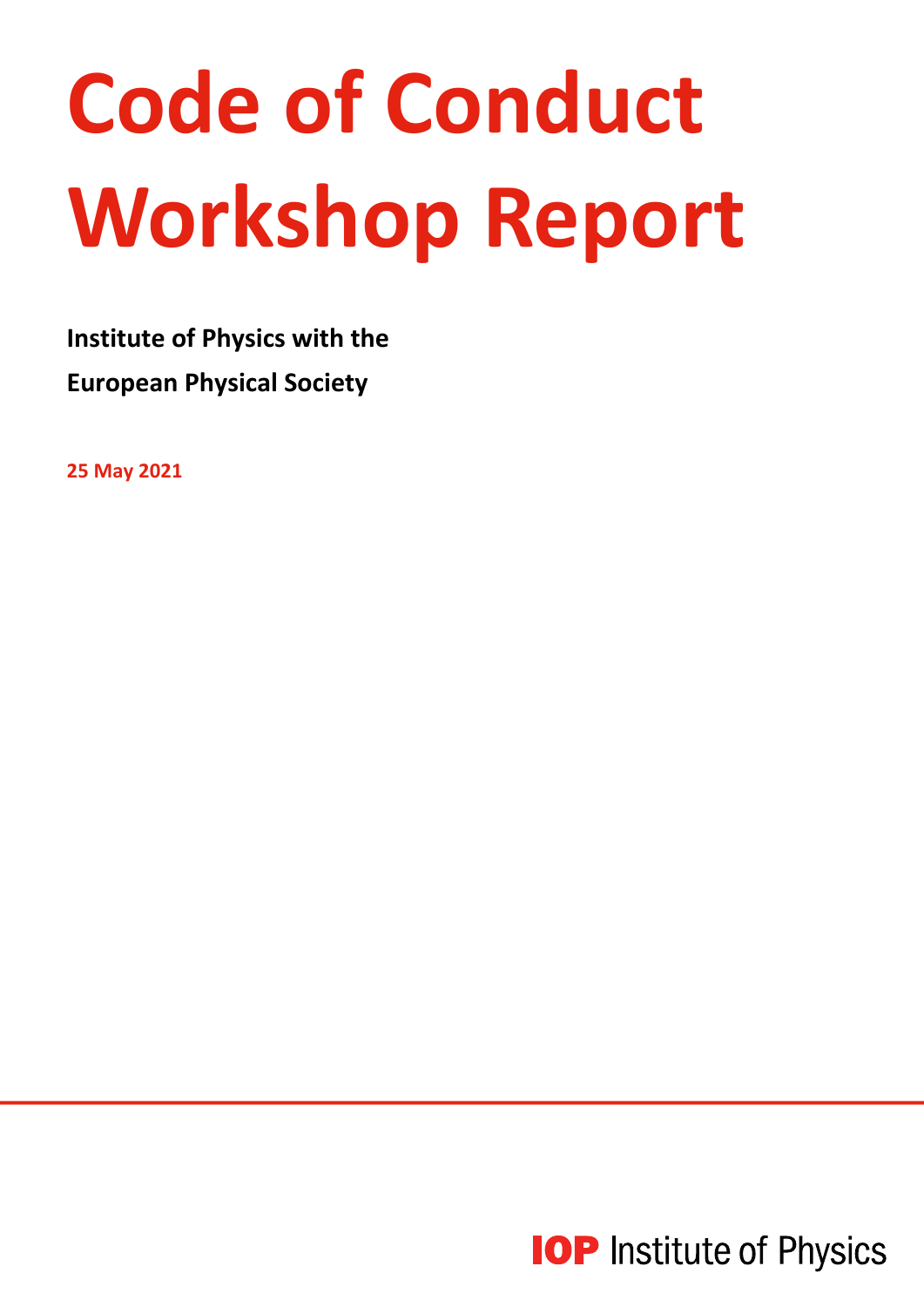# **IOP Code of Conduct Report**

### **Workshop Aims**

The aim of the workshop was to share good-practice and learning around developing and implementing a code of conduct, particularly in a conference setting. The workshop, organised by the Institute of Physics (IOP) and sponsored by the European Physical Society (EPS), was attended by representatives from physical societies across Europe and included presentations from experts in their field, discussions around the different approaches presented and an action planning session.

#### **Presentations and shared learning**

The workshop began with an introduction from Rachel Youngman, IOP Deputy Chief Executive and Professor Petra Rudolf, EPS Vice-President. After welcoming all attendees, highlighting the background to the workshop, and requesting mutual respect and dignity throughout, the various speakers presented and took part in the panel session.

**Sarbani Banerjee**, representing UK Research and Innovation (UKRI), discussed her experiences of creating a culture of empowerment.

- UKRI are focusing on how to create a culture that encourages and supports physicists, preferring a preventative approach that enables the system to respond effectively.
- Currently in Science, Technology, Engineering and Maths (STEM), there are no agreed definitions of bullying and harassment, which makes it difficult to gather evidence and understand trends.
- There are several types of misconduct, ranging from academic bullying, sexual misconduct, to more passive and less explicit types of bullying and microaggressions. When looking at the evidence, we can see that it is a complex phenomenon.
- $\bullet$  In 2019 UKRI commissioned an evidence review<sup>1</sup>, with a published position statement alongside it $^2$ .
- Research across STEM discovered experience of bullying and harassment at all career stages, with underrepresented groups affected disproportionately and demonstrated it can be a significant contributor to driving people out of the profession.
- Bullying and harassment was noted in the research as the greatest challenge to research integrity.
- Currently, reporting instances falls predominantly on individuals, highlighting the need for a whole system approach, with responsibility falling on the employer to ensure a safe working environment.
- In most cases there are low levels of reporting and there is little evidence on effective prevention and response strategies.



<sup>1</sup> https://www.ukri.org/wp-content/uploads/2020/10/UKRI-020920-BullyingAndHarassmentEvidenceReview.pdf <sup>2</sup> https://www.ukri.org/wp-content/uploads/2020/10/UKRI-020920-BullyingAndHarassmentPositionStatement.pdf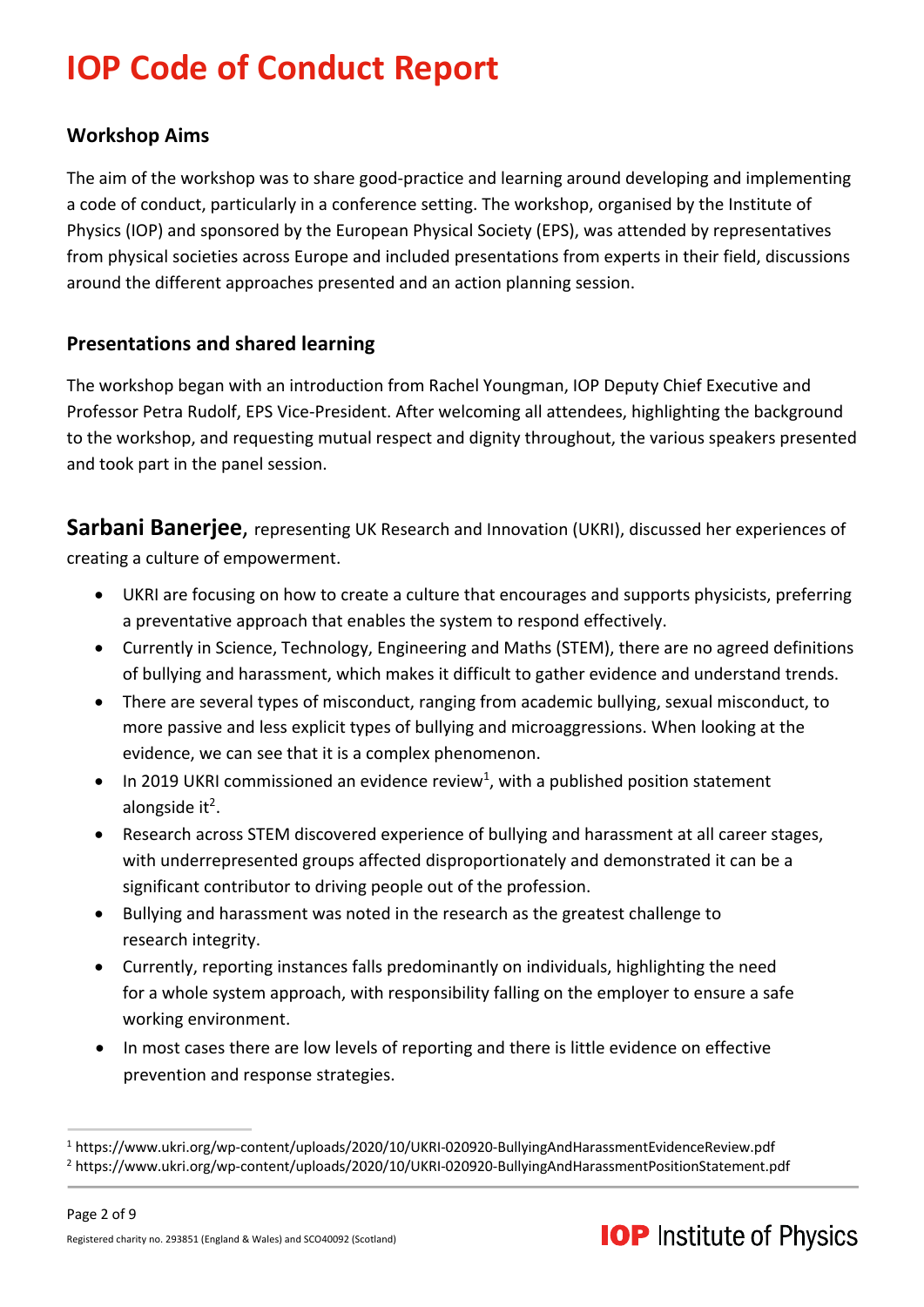Begin collating an evidence base for bullying and harassment to understand the breath and nuances of the challenges

Form a cross-sector bullying and harassment forum to convene and share knowledge exchange

Work to commence and normalise conversations around professional conduct

Offer support for leadership to tackle bullying and harassment at all levels

Create or utilise existing good practice guidance and resources

**Dr June McCombie**, a member of IOP Council, discussed the approach of the IOP and the role of Project Juno in addressing bullying and harassment.

- Project Juno was created in response to a review of physics and astronomy university departments, stating that a special focus was needed to attract and retain women in physics.
- Bullying and harassment was evident during the evidence gathering phase, and many people came forward to discuss the extent of this in their department and workplace
- The benefit of Project Juno is its peer review aspect, created for physicists and administered and assessed by physicists.
- In its first decade there were five principles to the scheme, none of which made specific reference to bullying and harassment.
- Whilst Project Juno was created solely in response to concerns around women in physics departments, it was widely considered at the time that if the university departments met all principles, then an inclusive working environment would be achieved.
- In 2018, in response to high profile bullying and harassment cases in the astronomy field, Project Juno created and introduced a sixth principle, to address concerns and ensure clear and robust processes for dealing with bullying and harassment.

The wording of the principle is as follows:

6. An environment where professional conduct is embedded into departmental culture and behaviour.

6.1. Ensure that all staff and students are aware of expected professional conduct.

6.2. Address bullying, harassment, and misconduct

6.2.1. Ensure all staff and students are aware of how complaints of bullying, harassment or other misconduct will be dealt with through an enforceable formal policy.

6.2.2. Ensure there is a transparent reporting mechanism within the department to address any complaints.

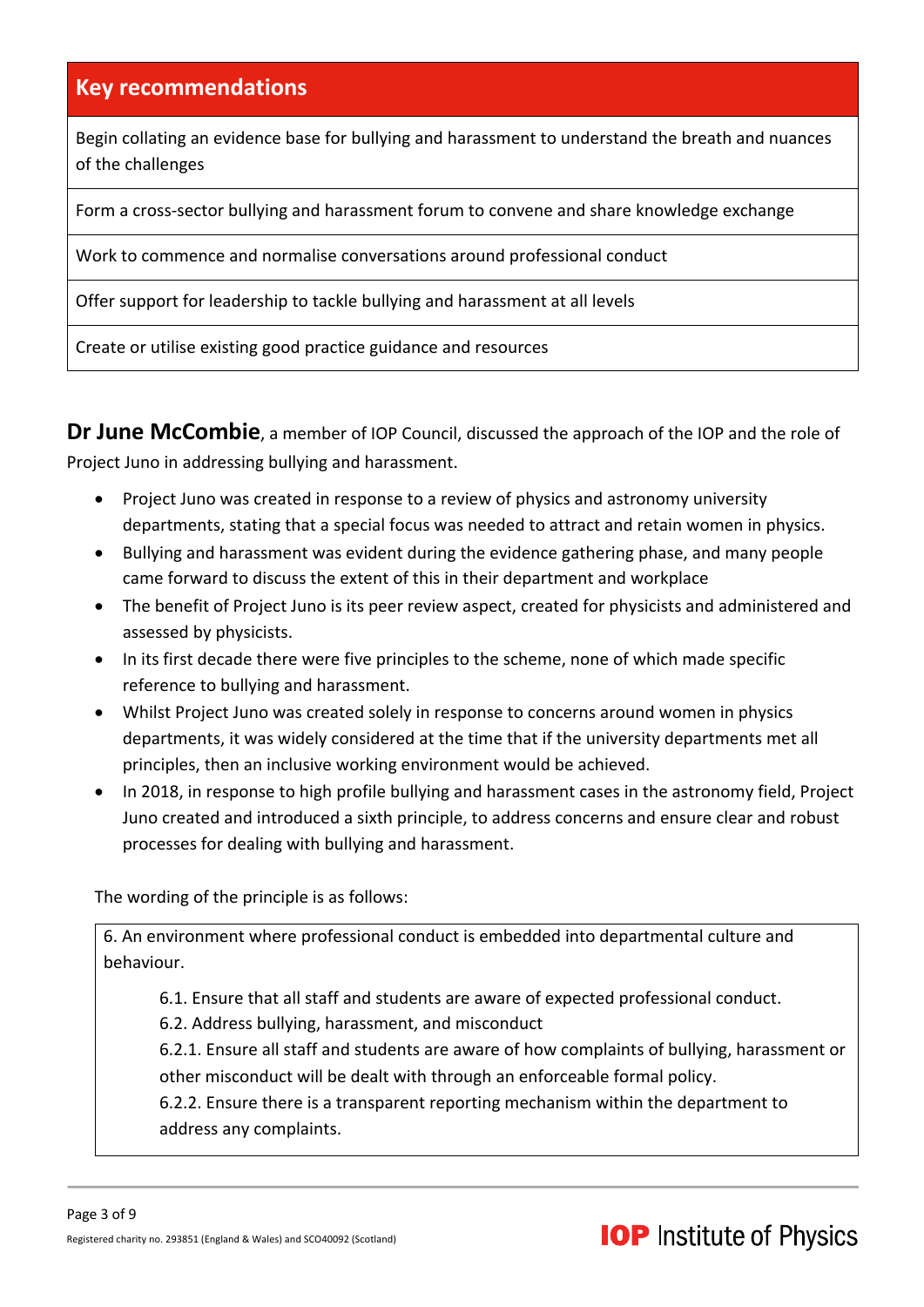- Once a Juno application is created, an action plan is formed alongside, to address the issues and gaps identified in the application.
- This should be a live and agile action plan, that needs constant review and monitoring. An action plan should have clear milestones, especially when addressing principle 6.
- It is advised that staff are trained and there should be a mechanism for reviewing and monitoring progress. When using a code, it is important to review it after any application, to ensure that it remains fit for purpose and can be adapted to a variety of situations.
- The IOP itself, successfully applied for Juno practitioner status, reviewing its own code of conduct in the process, to better outline and define professional conduct and to cover both members and non-members attending events.

Create an action plan to identify a clear direction moving forward

Set specific, measurable and achievable milestones in a realistic time scale

Ensure any action plan is live, agile and can be adapted and developed as items progress

Review the code of conduct after each use to ensure its continued effectiveness

### **Professor Petra Rudolf**, EPS Vice-President, discussed ending sexual misconduct in

higher education.

- Sexual harassment happens at all levels of studies and career levels.
- A US survey in 2017 found that three quarters of women had reported experiencing at least one type of sexual harassment.
- Harassment manifests itself in many different forms and it is up to institutions to be able to define, outline, identify and address this.
- It can be both verbal and non-verbal, physical, and non-physical, it can take the form of jokes, or of sexual and non-sexual behaviour.
- There are both online and offline behaviours, direct and indirect behaviours and task-related or person-related behaviours.
- Awareness of harassment can vary across cultures, which can be difficult for organisations working across many countries and continents with differing cultures
- Whilst there is no shared homogenous culture, there are shared experiences that happen at all levels, one that happens across Europe and the rest of the world.
- Within EPS experiences, the greatest challenge is lack of awareness. When EPS created a code of conduct, there were questions as to why it was needed or necessary and there were many issues around denial, refusal to believe its existence and conflict of interest.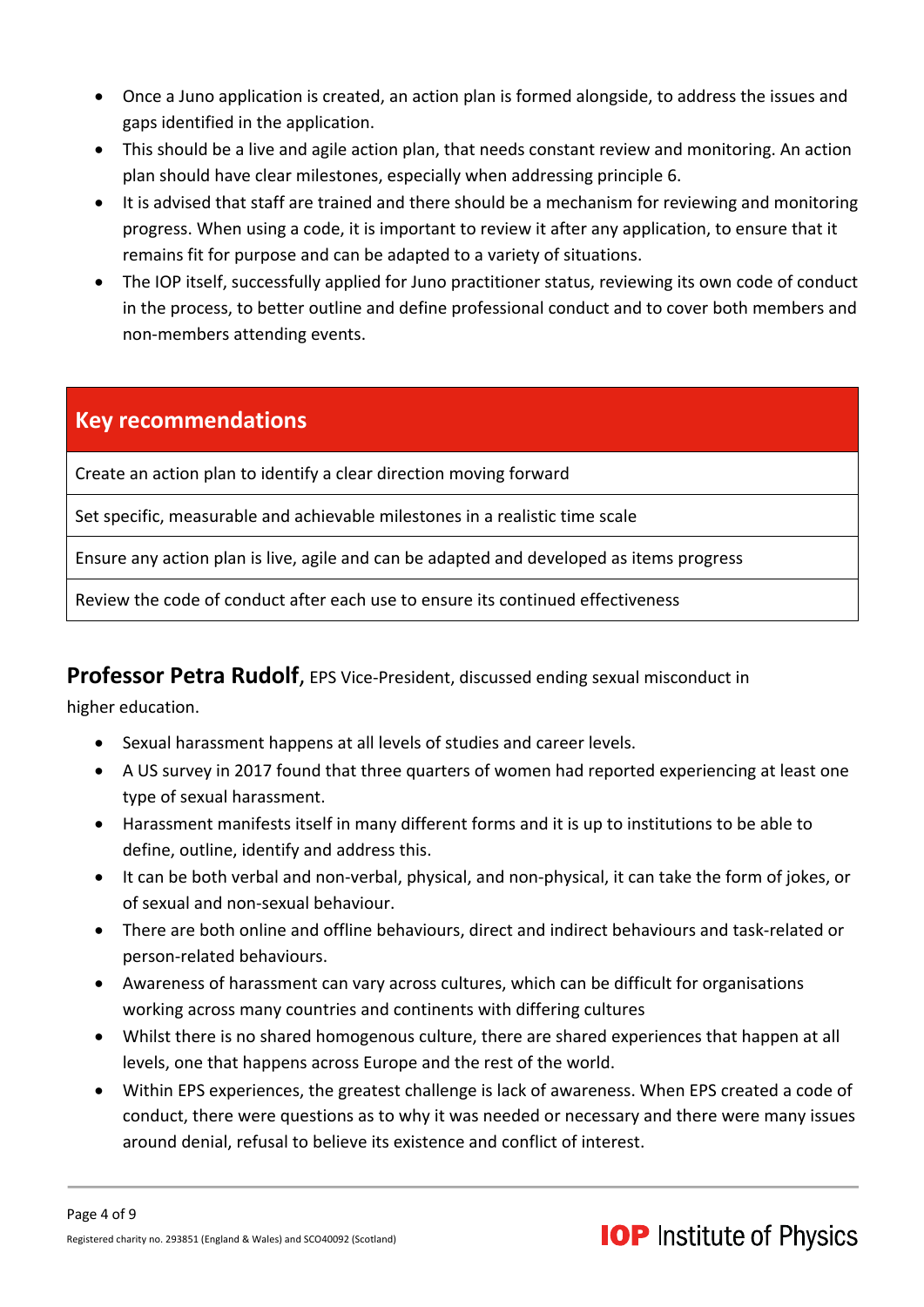- Conflict of interest can happen, especially when there are power relationships at play. There can be an unwillingness for institutions to attack powerful successful academics who bring in funding and research opportunities. If there is no clear reporting structure, there can often be no consequence for a person's behaviour.
- From the victim's perspective, there can be a reluctance to report. There are often questions around the seriousness of an incident and the gap between clear definitions of harassment or violence. There can be an unwillingness to be labelled as a 'victim'.
- A supportive culture and education and training is required to encourage people that witness bullying and harassment to speak up and avoid a 'fix the women approach'.
- There are still occasions where the problem is not acknowledged, there is a lot of work still to do.

Embrace a zero-tolerance policy and culture

Implement procedures for inquiry, reporting, and sanctions

Invest in and undertake bystander training

Increase and improve awareness of issues through visibility, championing, resources, and training

**Dr Luc Berge**, President of EPS, presented the experience and best practice developed by EPS.

- The EPS equal opportunity committee (EOC) promotes gender equality and aims to reduce the underrepresentation of women in physics. The committee has focused their efforts on reducing the gender gap at EPS conferences by recognising and profiling female physicists.
- Initiatives include interviewing outstanding physicists, and the creation of a calendar to recognise 12 excellent women in physics for 2020.
- Data has been collected across all aspects of conferences from a gender perspective, and a positive trend can be seen with increasing participation from women.
- Feedback suggests that local organising committees have greater participation of women although they mainly fill secretarial roles.
- The data indicates areas for EPS to improve, highlighting and targeting focused areas.
- Recently, EPS created a code of conduct that follow examples from the American Physical Society, the Optical Society, and the French Physical Society.
- The code prohibits any act of discrimination and harassment, sexual or moral misconduct during EPS-led or partnered events. EPS policy states that all participants, including attendees, speakers, exhibitors, and all other stakeholders at EPS meetings shall conduct themselves in a professional manner.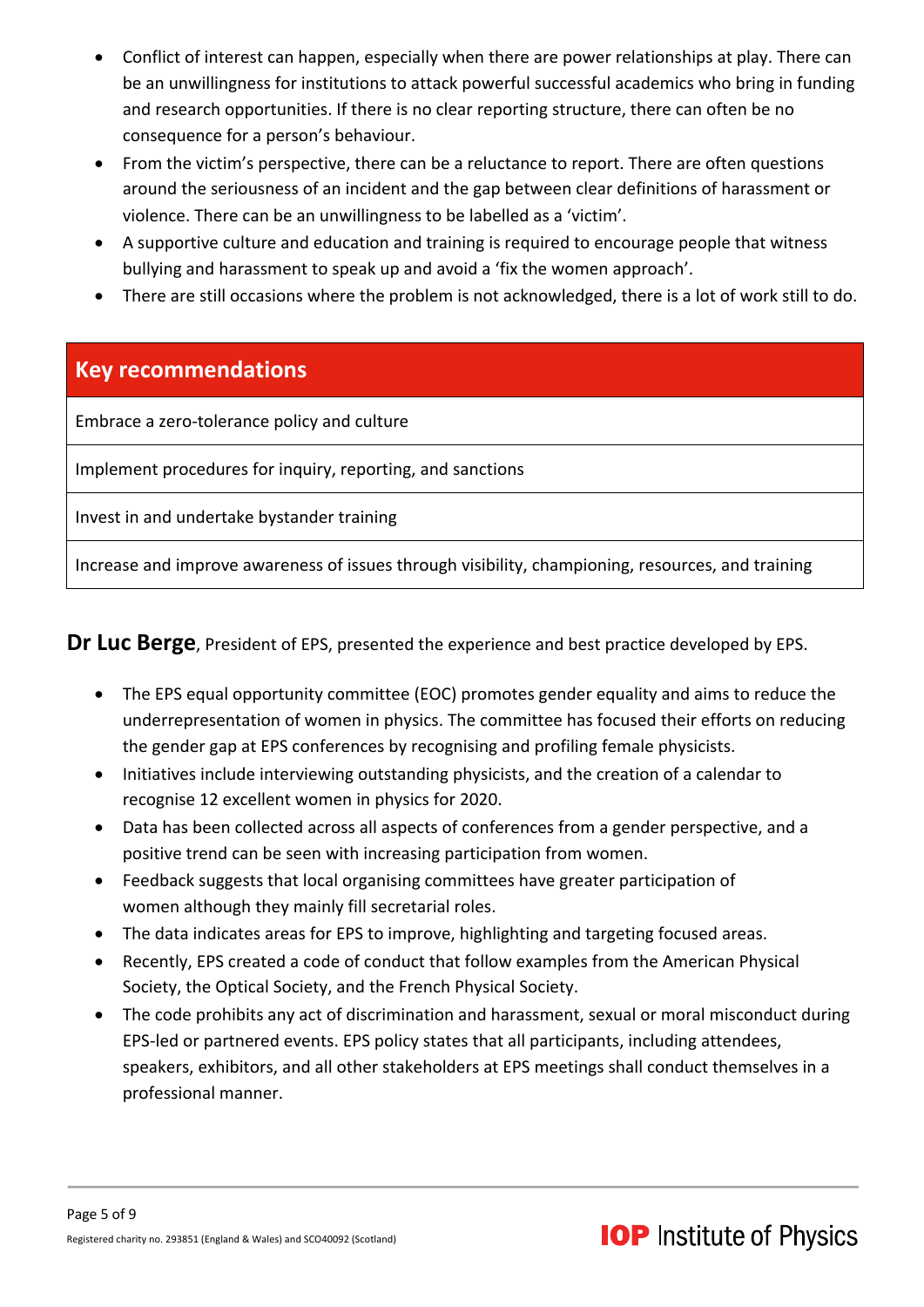- Conference organisers are asked to assist victims and witnesses by reporting all cases of unprofessional behaviour and are advised to act timely on the conference site. Additionally, there is an option to utilise an online portal to report incidents.
- Other aims are to increase the participation of women to 25-30% in committees and as invited speakers. Additionally, to address the gender imbalance, organisers are encouraged to consider prestigious women speakers who may be overlooked, compared to their male counterparts.
- Each of the seven delegations are invited to delegate a board member to attend the Equal Opportunities Committee, to improve communication and further embed diversity and inclusion in operations.

Present and approve a code of conduct

Involve relevant stakeholders during the sign off process

Ensure accessibility to the code of conduct by making it available on websites and event pages

Ensure registrants read and agree to the code of conduct upon registration of a conference

Display the code of conduct at the conference, including during the introduction and printed visibly

#### **Panel Discussion**

- Presentations prompted discussions, exploring some challenges in greater detail, especially looking at the role of positive action vs positive discrimination - in summary positive action is legal, and is used to reflect the composition of society and positive discrimination is illegal.
- Coming forward can be difficult. Good online reporting systems, that include opportunities for anonymous reporting is a key area.
- Providing regular updates is important, often people report issues but are not kept updated with the process. Sometimes updates are not always possible due to legal sanctions but doing this where possible is key. This can also contribute to improving processes and reporting.
- Within Project Juno, the biggest success has been the transparency and self-reflection imposed on applicants, leading to greater transparency around appraisal and recruitment.
- It was agreed that serious progress can only be made if everyone addresses these challenges together. Cases where societies can publicly demonstrate the consequences of the behaviour should be shared and used as examples.
- The impact of the pandemic has seen an increase in calls to women's refuge centres and an increase in violence against women. This demonstrates the importance that societies and organisations can have in providing a safe environment for everyone to practice physics.
- Regarding digital conferences, female participation can be under-represented relatively easily at remote conferences, sometimes there can be a gender imbalance in those speaking.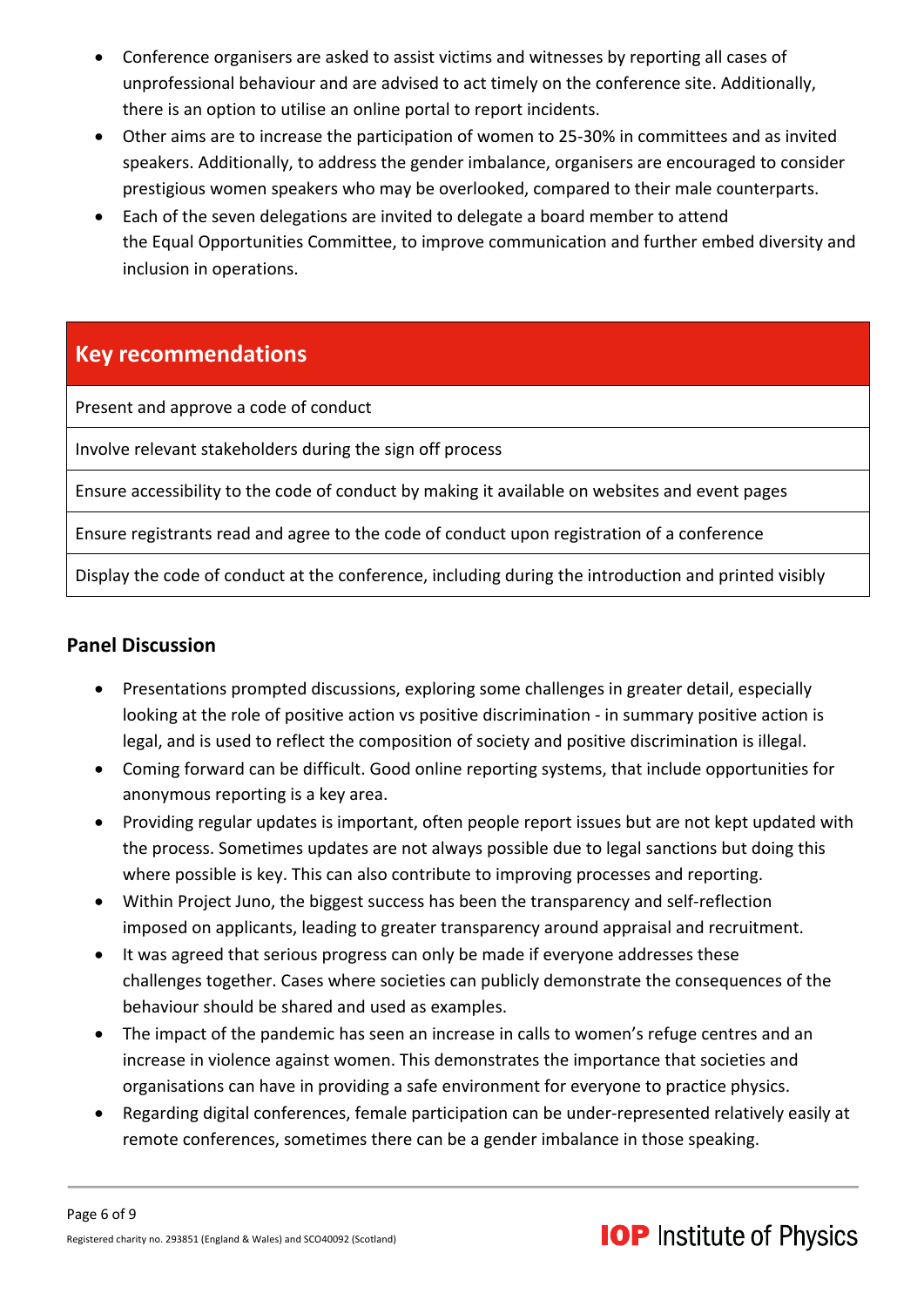# **Keynote Speaker**

**Louise Carvalho**, C.E.R.N, presented thoughts on developing and implementing a code of conduct and harassment investigation framework.

- When creating a work environment in which we can bring our full selves to work, we experience our full potential.
- Focusing on addressing misconduct in STEM has identified key themes of duty of care, legal and policy framework, and the creation of a code of conduct and harassment investigation framework.
- As an employer and as a host to a vast community of users producing world leading research, C.E.R.N is required to fulfil certain obligations around duty of care. They provide a safe working environment, not just through security and physical safety but an environment where collaboration between colleagues can thrive.
- The obligation for a safe working environment, a transparent framework, a preventative and timely response to any concern and clear accountability, are all key under a duty of care.
- The impact of the obligation centres around trust in the framework, improved individual performance, improved team performance and overall better results.
- The code of conduct at C.E.R.N is not part of the legal framework, but a vitally important policy. Created in 2010, it was designed to enhance the staff rules and regulations, being seen as more tangible.
- Code of conducts set out a common standard of behaviour, that is based around the core values of the organisation or institution. C.E.R.N core values of integrity, commitment, professionalism, creativity, and diversity can be clearly identified and are a common theme.
- The code itself is relatively short. Each of the values has a high-level definition, followed by a more detailed definition.
- The creation of the code was collaborative, it came into existence from expertise in the organisation and an external specialist. Wider consultation with staff, the user's community and key stakeholders also took place to ensure inform the process from across the community.
- Over the course of the design phase, nine focus groups were held with over 80 participants in attendance. These combined group leaders, section leaders and contractors, over 14 different nationalities
- The code does not add to the rights of existing documents but adds a baseline for expected behaviours from all who are bound by the code.
- Also included is a list of FAQ's that is updated regularly in the instance that scenarios cannot always be anticipated in advance.
- Sitting alongside the code, is the Harassment Investigation Framework. This outlines and dictates the way in which cases are governed. Within the framework is a clear set of definitions, for both sexual harassment and moral harassment. The investigation framework explains how the procedure works in practice and have both a formal and informal resolution process.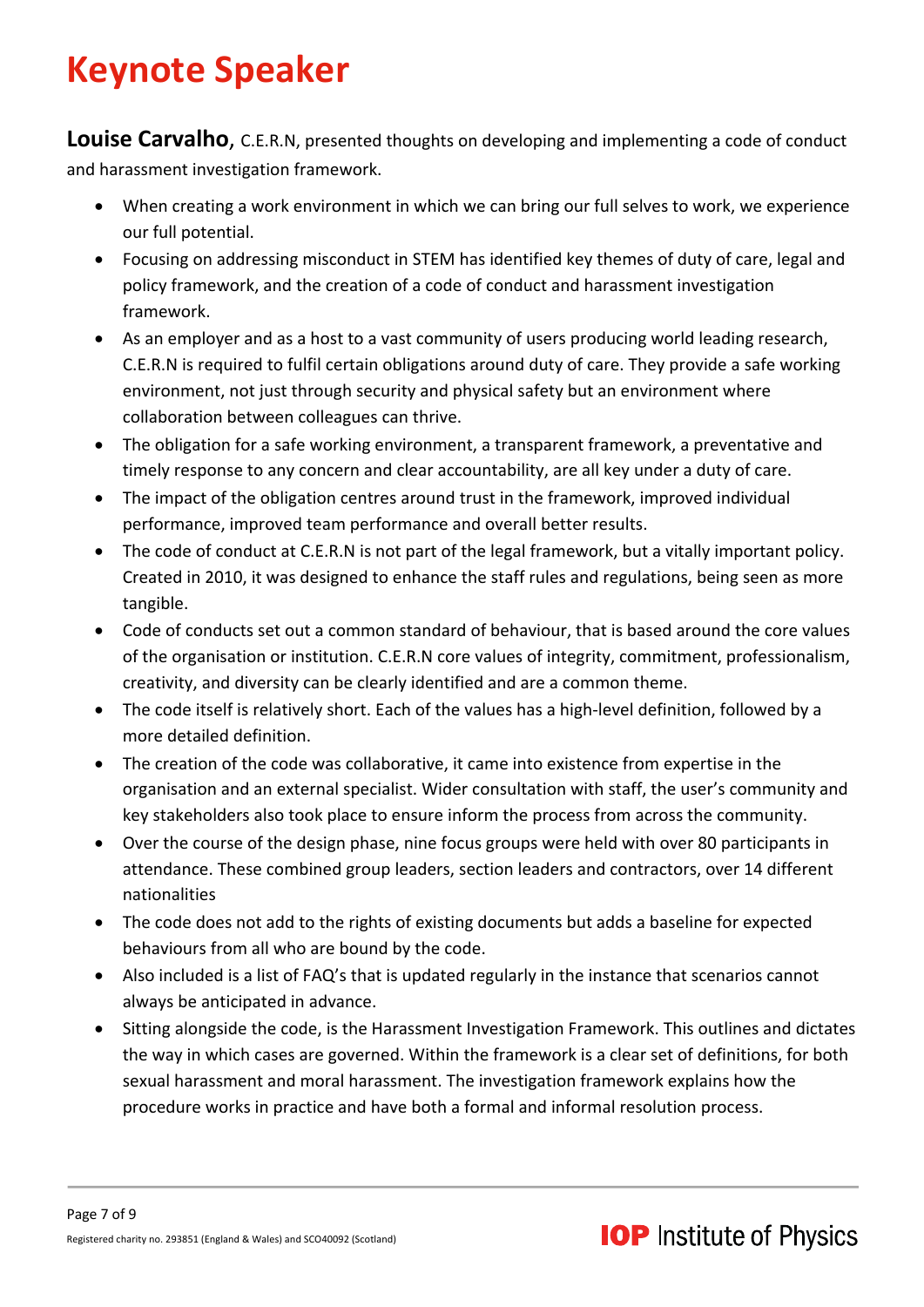During a disciplinary process, ensure there is no face-to-face encounter with the harasser for the victim

Panels should be assistive, confidential, impartial and ensure a timely hearing and resolution

All staff should visibly champion diversity and inclusion efforts by wearing lanyards or showing your support by familiarising yourself with the framework and procedures

Take the time and effort to introduce and present the code of conduct and investigation framework to different groups to discuss and familiarise

#### **Discussion**

The final session of the workshop saw attendees divided into two streams, one focusing on the creation of a code of conduct and the other focusing on utilising and strengthening an existing code. Attendees summarised and shared feedback and final reflections as they came back together for the end of the workshop.

| <b>Stream 1</b>                                                                                                                                                                       | <b>Stream 2</b>                                                                                                                                                |
|---------------------------------------------------------------------------------------------------------------------------------------------------------------------------------------|----------------------------------------------------------------------------------------------------------------------------------------------------------------|
| Opening and starting the conversation<br>was noted as a difficult challenge for<br>organisations that haven't started on their<br>journey yet.                                        | Whilst demonstrating the use of the Code<br>of Conduct and individuals are brought to<br>account is a positive, the difficulty in<br>reporting this was noted. |
| Senior and visible support is key in<br>$\bullet$<br>encouraging people to come forward and<br>feel comfortable sharing                                                               | Data collection should be minimal<br>especially with a perceived and actual risk<br>of exposing individuals.                                                   |
| Societies that are run by and rely on<br>$\bullet$<br>volunteers noted difficulties in capacity to<br>implement all recommendations.                                                  | Organisations are aware of and nervous of<br>the risk that sharing data relating to                                                                            |
| Example code of conducts were requested<br>as a starting template.                                                                                                                    | bullying and harassment poses.                                                                                                                                 |
| Agreed that there needs to be precise<br>examples and definitions of what<br>constitutes bullying and harassment and<br>that there needs to be a clear mechanism<br>to report issues. | There is no standardised approach across<br>organisations in the discussion around<br>the application of the Code of Conduct.                                  |